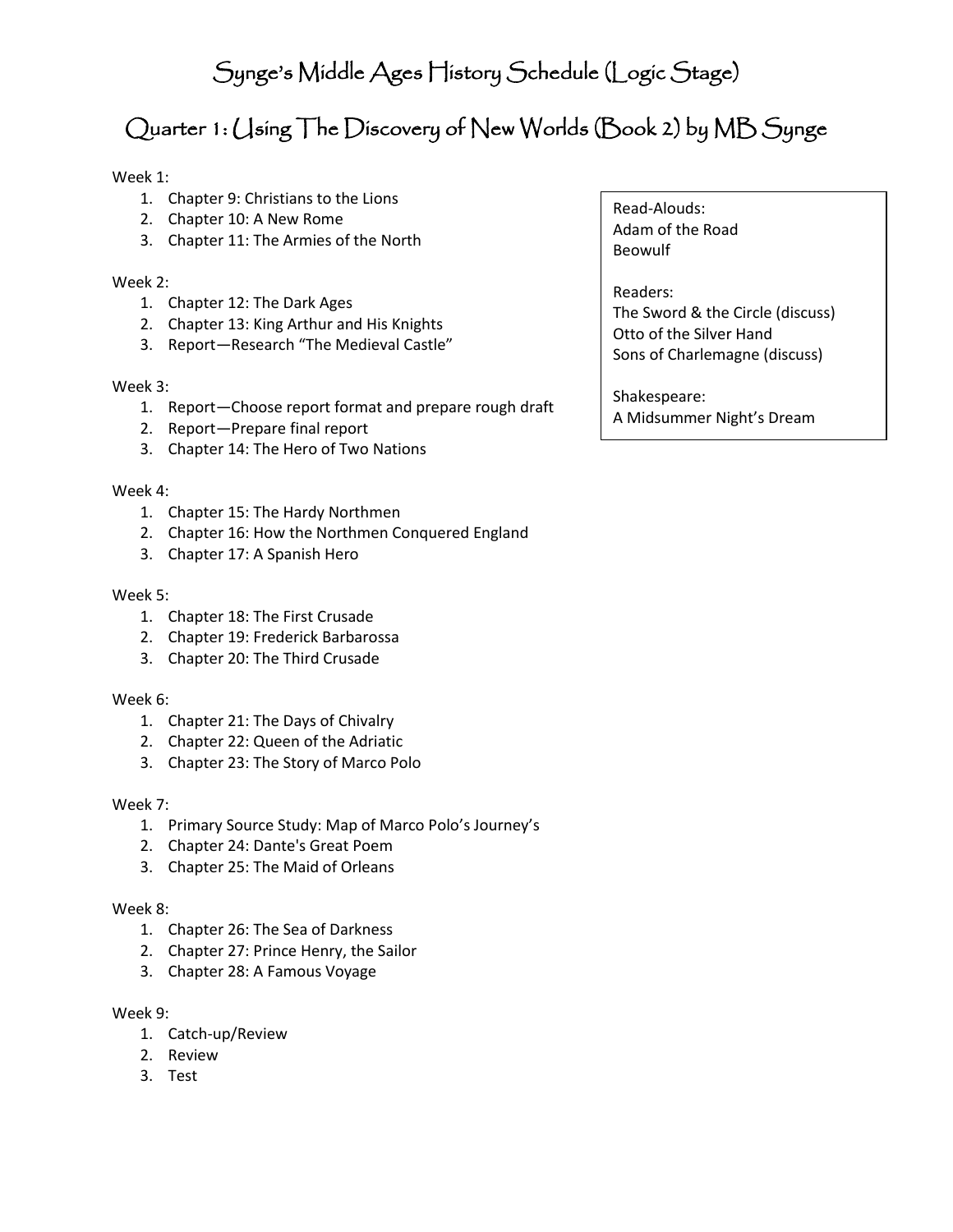## Quarter 2 : Using The Discovery of New Worlds (Book 2) by MB Synge

## Week 10:

- 1. Chapter 29[: The Invention of Printing](http://www.mainlesson.com/display.php?author=synge&book=discovery&story=printing)
- 2. Report—Research "Gutenberg"
- 3. Report—Choose report format and prepare rough draft

## Week 11:

- 1. Report—Prepare final report
- 2. Chapter 30[: The Stormy Cape](http://www.mainlesson.com/display.php?author=synge&book=discovery&story=stormy)
- 3. Chapter 31[: Vasco da Gama's Great Voyage](http://www.mainlesson.com/display.php?author=synge&book=discovery&story=vasco)

### Week 12:

- 1. Chapter 32[: India at Last](http://www.mainlesson.com/display.php?author=synge&book=discovery&story=india)
- 2. Chapter 33[: The New Trade-Route](http://www.mainlesson.com/display.php?author=synge&book=discovery&story=traderoute)
- 3. Chapter 34[: Golden Goa](http://www.mainlesson.com/display.php?author=synge&book=discovery&story=goa)

## Week 13:

- 1. Chapter 35[: Christopher Columbus](http://www.mainlesson.com/display.php?author=synge&book=discovery&story=columbus)
- 2. Chapter 36[: The Last of the Moors](http://www.mainlesson.com/display.php?author=synge&book=discovery&story=moors)
- 3. Chapter 37[: Discovery of the New World](http://www.mainlesson.com/display.php?author=synge&book=discovery&story=newworld)

### Week 14:

- 1. Chapter 38[: The West Indies](http://www.mainlesson.com/display.php?author=synge&book=discovery&story=indies)
- 2. Chapter 39[: Columbus in Chains](http://www.mainlesson.com/display.php?author=synge&book=discovery&story=chains)
- 3. Chapter 40[: A Great Mistake](http://www.mainlesson.com/display.php?author=synge&book=discovery&story=mistake)

### Week 15:

- 1. Chapter 41[: Follow the Leader](http://www.mainlesson.com/display.php?author=synge&book=discovery&story=follow)
- 2. Chapter 42[: Discovery of the Pacific](http://www.mainlesson.com/display.php?author=synge&book=discovery&story=pacific)
- 3. Chapter 43[: Magellan's Great Plan](http://www.mainlesson.com/display.php?author=synge&book=discovery&story=magellan)

### Week 16:

- 1. Chapter 44[: Magellan's Straits](http://www.mainlesson.com/display.php?author=synge&book=discovery&story=straits)
- 2. Chapter 45[: Round the World](http://www.mainlesson.com/display.php?author=synge&book=discovery&story=round)
- 3. Primary Source Study:  $14<sup>th</sup>$  &  $15<sup>th</sup>$  century maps of the world

#### Week 17:

- 1. Chapter 46[: The Finding of Mexico](http://www.mainlesson.com/display.php?author=synge&book=discovery&story=mexico)
- 2. Chapter 47[: Montezuma](http://www.mainlesson.com/display.php?author=synge&book=discovery&story=montezuma)
- 3. Chapter 48[: Siege and Fall of Mexico](http://www.mainlesson.com/display.php?author=synge&book=discovery&story=siege)

### Week 18:

- 1. Catch-up/Review
- 2. Review
- 3. Test

Read-Alouds: Sir Gawain & the Green Knight The Westing Game

Readers: Canterbury Tales (discuss) Beduin's Gazelle A Single Shard (discuss)

Shakespeare: A Midsummer Night's Dream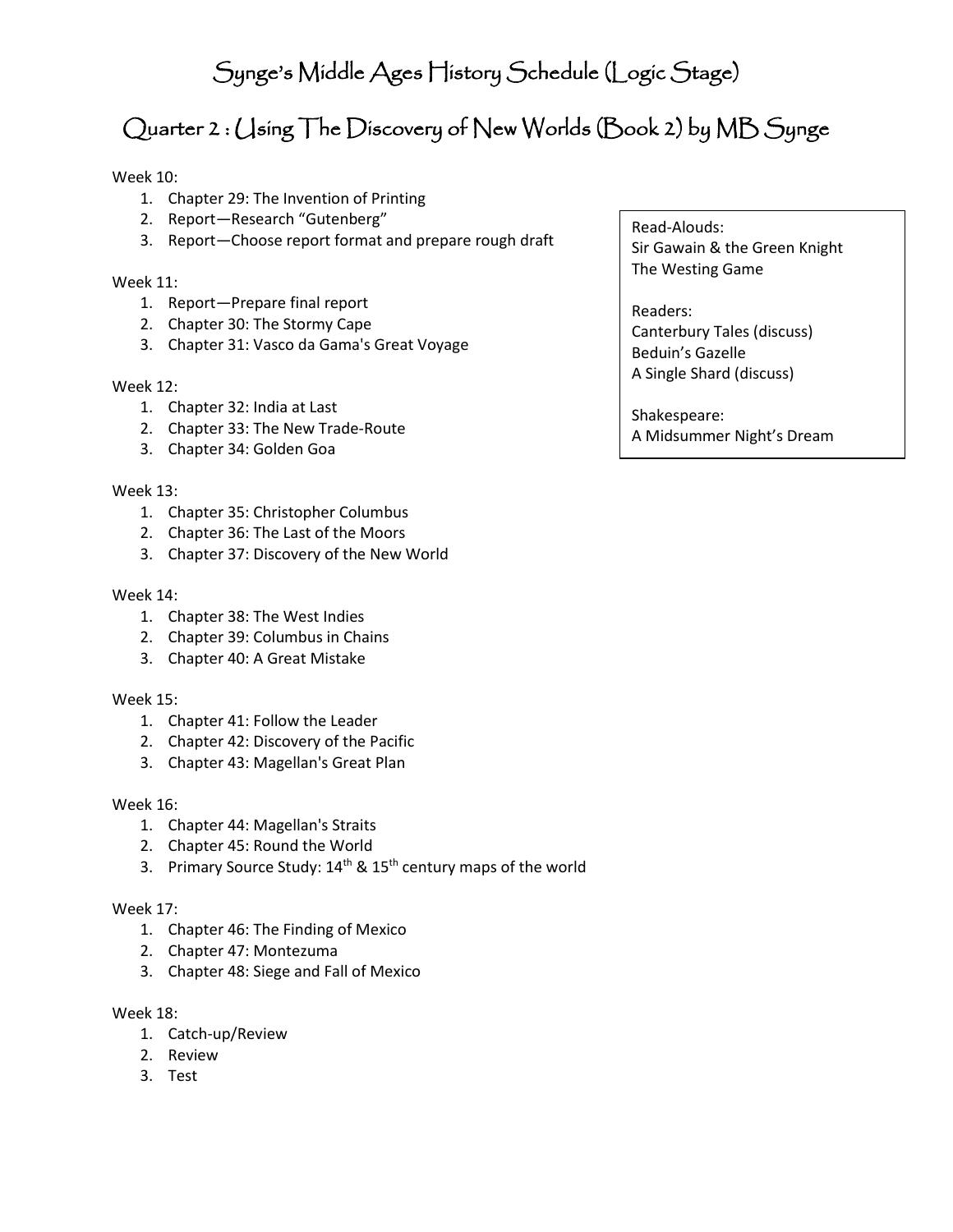## Quarter 3: Using The Discovery of New Worlds (Book 2) & The Awakening of Europe (Book 3) by MB Synge

## Week 19:

- 1. Chapter 49[: Conquest of Peru](http://www.mainlesson.com/display.php?author=synge&book=discovery&story=peru)
- 2. Chapter 50[: A Great Awakening](http://www.mainlesson.com/display.php?author=synge&book=discovery&story=awakening)
- 3. Chapter 1: Story of the Netherlands

### Week 20:

- 1. Chapter 2: Brave Little Holland
- 2. Chapter 3: A Wealth of Herrings
- 3. Chapter 4: A Dutch Reformer

### Week 21:

- 1. Chapter 5: The Story of Martin Luther
- 2. Primary Source Study: The Theses of Martin Luther
- 3. Chapter 6: The Diet of Worms

### Week 22:

- 1. Chapter 7: A Historic Scene
- 2. Chapter 8: How the Trouble Began
- 3. Chapter 9: The Storm Bursts

#### Week 23:

- 1. Chapter 10: Beggars of the Sea
- 2. Chapter 11: The Massacre of Bartholomew
- 3. Chapter 12: The Siege of Leyden

### Week 24:

- 1. Chapter 13: William the Silent
- 2. Chapter 14: England
- 3. Chapter 15: Elizabeth's Sailors

#### Week 25:

- 1. Report—Research "Elizabethan England"
- 2. Report—Research "Elizabethan England"
- 3. Report—Choose report format and prepare rough draft

#### Week 26:

- 1. Report—Prepare final report
- 2. Chapter 16: Drake's Voyage round the World
- 3. Chapter 17: The Great Armada

### Week 27:

- 1. Catch-up/Review
- 2. Review
- 3. Test

Read-Alouds: I, Juan d Pareja Shakespeare Stealer

Readers: A Proud Taste for Scarlet and Miniver (discuss) Catherine Called Birdy The Kings Fifth (discuss)

Shakespeare: MacBeth